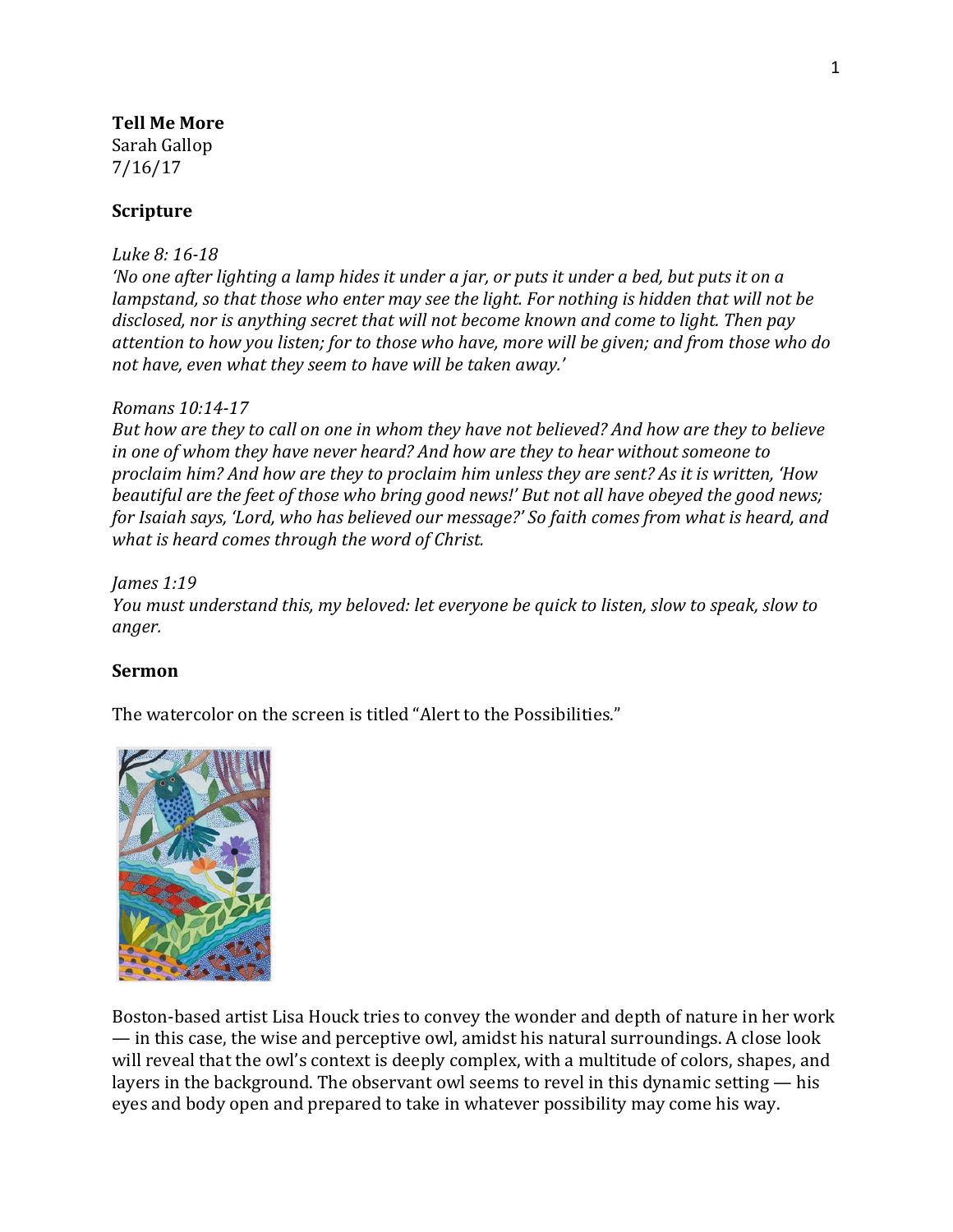We bought this painting from the artist for our daughter Julia, and it hangs on her bedroom wall, which happens to be painted in a bright yellow color (that Julia chose) called "Full Sun" — perhaps you can imagine it  $\odot$ . The owl painting ("Alert to the Possibilities") serves as reminder to our whole family that we can miss out on life if we shy away from new experiences or close off opportunities before they even have a chance to shape our individual human journeys. The "Full Sun" paint color on Julia's wall seems an appropriate backdrop for the alert owl — bright, persistent, and hard to ignore — as if to remind us that \*possibility\* is in clear view all around us if we choose to embrace it.

A few weeks ago, Andy and I attended a memorial service for a longtime family friend. We had always known him to be a man of great integrity and humility — deeply spiritual, kind, and loving. He was also a large figure in his professional life as an NCAA basketball coach and athletic director. People came from all over the country to testify to the impact that our friend Curt had brought to their lives as a mentor, coach, colleague, and friend. Curt had always seemed to me to be a sensitive person, quick to show emotion, especially through his eyes — sometimes crying, always connecting in an authentic way.

Growing up, I was aware that he had been imprisoned for three years with his family in a Japanese internment camp in the Philippines during World War II. We had an unread copy of his book "Child of War" on a shelf at home for a long time.

In his later years, and with the influence of dementia, Curt cried more openly and frequently. Of course, we were always curious what made him cry and if we could help. It wasn't until after the memorial service that I finally read his book "Child of War." How I wish I had read it when he was alive — before his dementia had set in. I don't know if he would have even wanted to talk about his experience if I brought it up. But, with the knowledge of what he went through between the ages of 8 to 10 years old, I could have at least tried to convey some compassion and understanding through kind words or a loving touch. It was a missed opportunity. I could never ask him to **tell me more** because I hadn't been alert to the possibilities.

We can probably all make a list of regrets like this, and even though it's unrealistic to think that we can capture the potential in every human interaction that we have, I feel certain that there are moments when we can experience one another's humanity more deeply if we try.

Think of how often we are in conversation each day. At home, work, in stores, on the sidewalk, at church, on the phone. We probably don't think much about our listening skills in any of those moments. We're usually in the middle of something or going somewhere, and quite likely thinking about something else. Or, instead of actively listening, we're thinking about what **we** want to say. Other times, when a person talks about something that is quite different from our own perspective or values, we may be quick to end the conversation out of a fear of creating friction, or simply out of a general feeling of discomfort.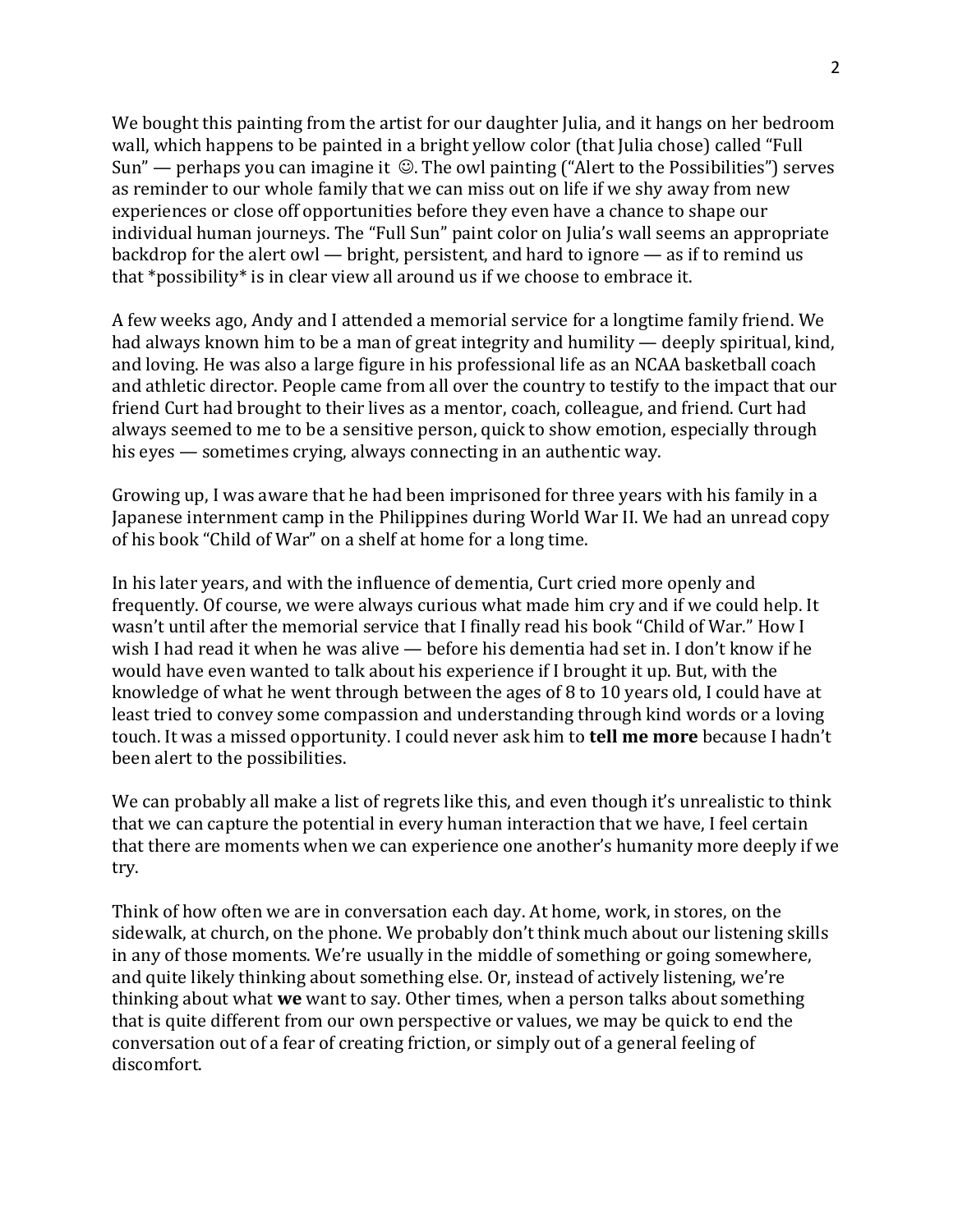In our haste, self-centeredness, or uneasiness, we may miss signals that a person is wanting to create deeper connection with us. We're often listening, but not hearing. We're not always alert to the possibilities. And we rarely say **tell me more**, especially when our views are different.

The scripture selections that Jennifer read this morning offer perspectives on listening and hearing. To me, they provide some guidance on how we might move our ministry of listening more towards a ministry of understanding. In Luke, we're reminded that all people have God's light inside of them. Think of that. Everyone here has that. We're asked to help one another's light to shine through — and certainly not to cause it to be diminished.

In Romans, we're challenged to listen with faith to the word of Christ – and it is then that we will be able to hear and embrace God's good news. As Jennifer read: "So faith comes from what is heard, and what is heard comes through the word of Christ."

And in James, the message is beautifully concise: "You must understand this, my beloved, let everyone be quick to listen, slow to speak, and slow to anger."

I've always been intrigued by author and worship leader Marcia McFee's discussion of the phrase "Let us speak about the deepest things we know." McFee wonders: "Do we ask our communities of worship to speak about the 'deepest things'? Do we invite dialogue at all? Do we truly believe that God invites us to speak honestly in the context of our rituals of worship, of pain and uncertainty?" Her challenge to congregations to speak authentically and listen openly in the context of God's love isn't a novel idea, but since meaningful human connections can only be made through this kind of genuine interaction, it remains a relevant — and especially in today's world — even an urgent idea.

The best I can do to sort out what I read and hear in today's world is to conclude that we are in the midst of a national mis-understanding. Not that there was an event — some kind of misunderstanding — but that we have become increasingly incapable of understanding why others think, say, and do what they do. 'Mis' just means badly — we are understanding one another badly. Of course, I'm not talking about any of us here at church, where we are all naturally in perfect harmony  $-$  it's out there in the world where there is trouble  $\circledcirc$ 

There are all kinds of theories about our current national dynamics that explore socioeconomics, industry trends, the nature of education, the evolution of politics, changes in family composition, and other societal factors. Colin Woodward offers an explanation in his book *American Nations: A History of the Eleven Rival Regional Cultures in North America.* Woodward traces the historical roots of the core values that define each of these eleven regions. We live in 'Yankeedom' by the way — now **that** seems an inexcusable affront  $\odot$ .

This geographical approach in trying to characterize our national differences makes some sense to me — and perhaps it's at least one way for us to better grasp and respect what makes people tick throughout the country.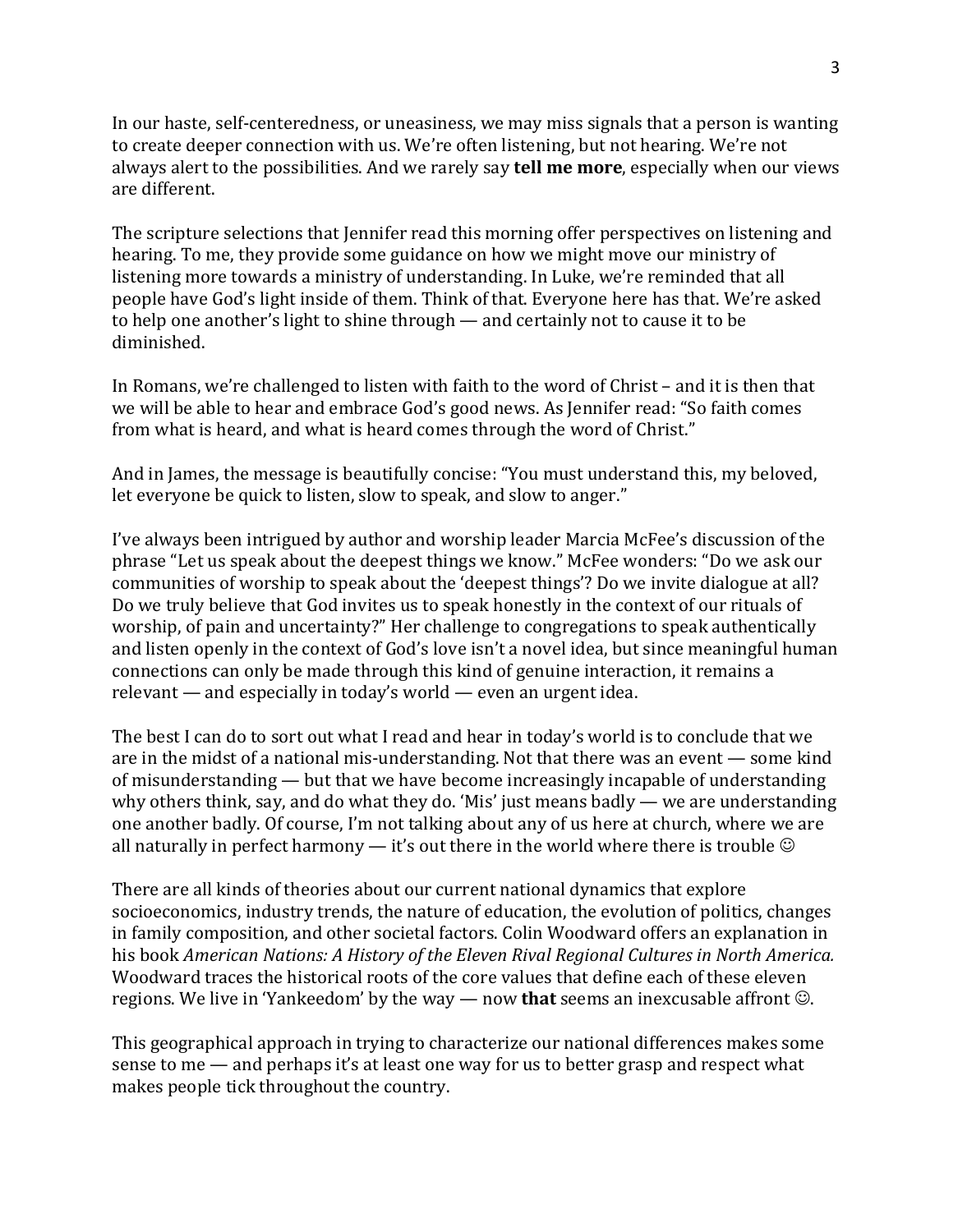Learning more about these theories feels like an appropriate academic and ongoing kind of exercise, but what about our day-to-day lives? When we come across views and experiences that are different from our own, are we able to easily put aside our judgements and discomfort? Having different perspectives is no sin. We're naturally accustomed to our own beliefs, thoughts, and experiences. But, when we're faced with an unfamiliar way of thinking, do we convey an invitation of openness through our words and actions? Are we able to muster up the courage to genuinely ask the other person to **tell us more** so we can learn, understand and deepen our respect and appreciation?

Marcia McFee's 'deepest things' don't usually come out at the beginning of a conversation — if they come at all, they're typically at the end. Spurred on by our church's Death of Dinner event, I had a conversation with a friend about where we each wanted to be buried. I was crystal clear about the arrangements and precise location for my remains, but my friend said that she didn't really know, and that she may have her remains scattered in various places. Two opposite approaches!

The conversation could have easily ended there, but my friend and I are accustomed to speaking openly, so we took it further. **Tell me more** we each said. It turns out that my friend had grown up in a military family and had moved throughout her life, and a result, she doesn't necessarily have a connection with a certain town, or even a connection to the concept of 'place.' I had grown up in one town and spent summers in another, and feel entirely connected to those towns and to my perception of the security, comfort, and permanency that 'place' provides for my final rest. We were fascinated by one another's very different experiences and subsequent views — and it drew us closer.

Moving our ministry of listening more towards a ministry of understanding isn't a one-time decision to change how we're going to interact with people. Rather, it's a decision to examine, and hopefully grow, a patient and compassionate practice of genuine human interaction. And that includes being mindful enough to recognize when someone doesn't feel comfortable sharing, and that our affirming and loving presence is all that is needed in the moment.

As the wise owl is ever alert to the possibilities, may we recognize those moments in life where we can say **tell me more** in order to deepen the love and understanding among us. In doing so, we can reveal God's light that resides in each of us. And shining that collective light can strengthen our faith in the wonder that is humanity.

Amen

# **Benediction**

## Sarah: **May we be alert to the possibilities of God's love and the power of human connections**

Judy: **May we say 'tell me more" in the right moment to shine God's light and deepen our understanding**